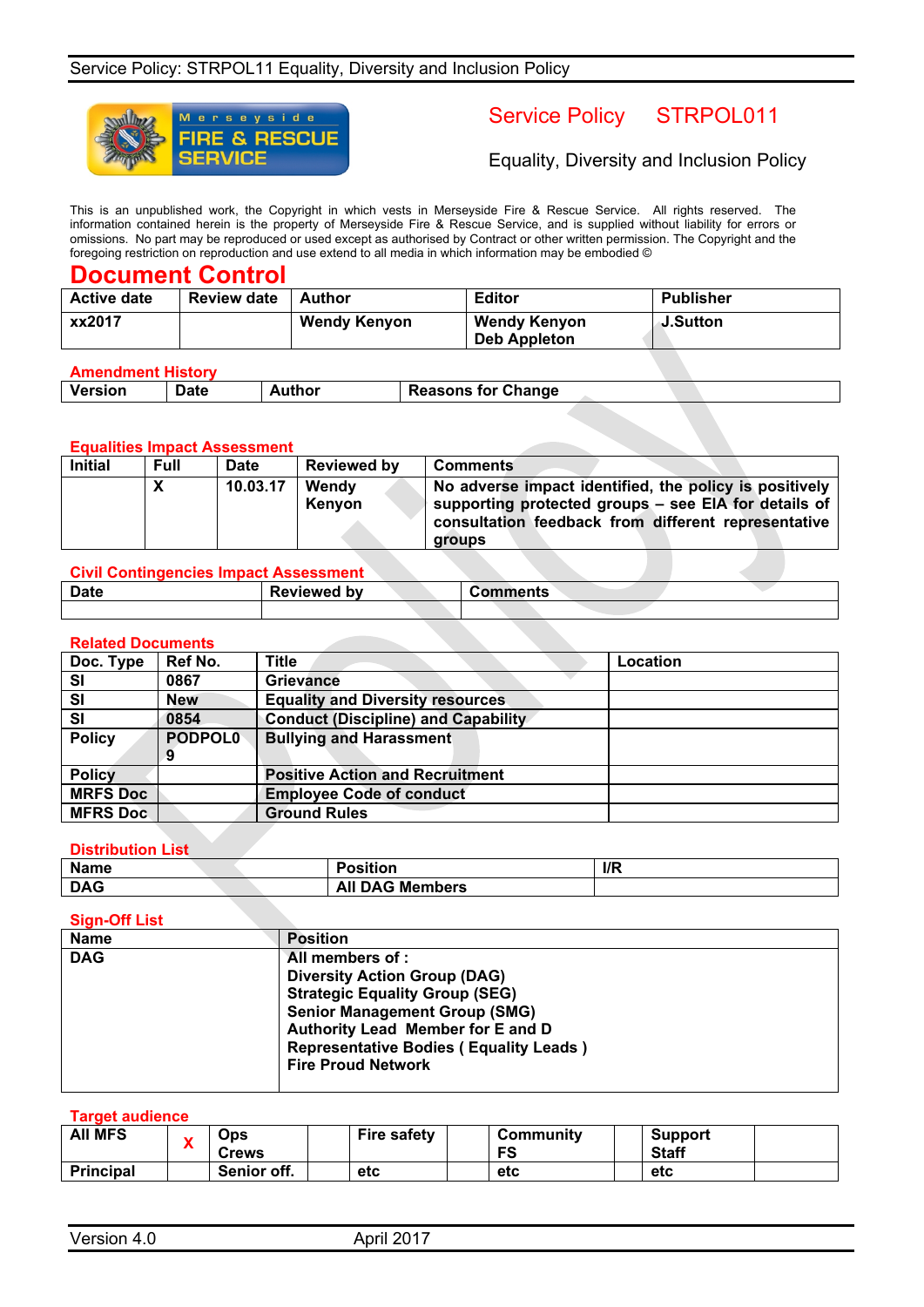## Service Policy: STRPOL11 Equality, Diversity and Inclusion Policy

| off.                        |           |                   |               |  |  |  |
|-----------------------------|-----------|-------------------|---------------|--|--|--|
| <b>Ownership</b>            |           |                   |               |  |  |  |
| <b>FOI</b><br>exemption $ $ | Yes       |                   | URL           |  |  |  |
| required?                   | <b>No</b> | $\mathbf{v}$<br>́ | <b>Reason</b> |  |  |  |

#### **Legislation**

| <b>Title</b> | The Equality Act                |  |
|--------------|---------------------------------|--|
|              | The Public Sector Equality Duty |  |

#### **Contact**

| <b>Strategy &amp; Performance</b><br>4422<br>wendykenyon@merseyfire.gov.uk |  |
|----------------------------------------------------------------------------|--|

# **Equality, Diversity and Inclusion Policy**

# **1. Policy Introduction and Background**

Merseyside Fire & Rescue Authority (MFRA) aims to create a culture that respects and values people's  $d$ ifferences<sup>1</sup> and secures genuine equality of opportunity in all aspects of its activities. This applies to job applicants, employees, volunteers, youth engagement participants, users of the organisation's services and those who deliver services on behalf of MFRA. This policy is influenced by current legislation; The Equality Act 2010, but it also reflects the intention of MFRA to promote the best practice in this area.

The aim of this policy is to prevent discrimination<sup>2</sup>, harassment and victimisation, and comply with the Equality Act 2010 and the Public Sector Equality Duty. In order to achieve this, MFRA will endeavour to create an environment in which there is respect and recognition for needs and aspirations, of individuals regardless of Sex, gender identity, gender reassignment, (including transgender and gender reassignment status), married or civil partnership status, race, ethnicity, nationality, colour, religion or belief, disability, age, family status or sexual orientation, pregnancy and maternity, or any other factor that cannot be justified.

# **2. Policy Explanation**

## **Statement of Commitment**

At MFRA, we consider that equality means breaking down barriers, eliminating discrimination and ensuring equality of opportunity for all people we employ.

We consider diversity and inclusion to mean celebrating difference and valuing everyone. Each person is an individual with visible and non-visible differences and by respecting this everyone can feel valued for their own unique contributions and perspectives, which is beneficial not only for the individual but for MFRA and the communities we serve across Merseyside. Individuals with different cultures, perspectives and experiences are at the heart of the way MFRA works.

We want to recruit, develop and retain the most talented people, regardless of their background and make best use of their talents. At MFRA we are guided by our values in everything we do, and recognise that being a diverse and inclusive employer helps us fulfil our responsibility to make a difference in keeping the communities of Merseyside safe and free from fire and other emergencies.

<sup>1</sup> In so far as they are compatible with internationally recognised Human Rights standards

<sup>&</sup>lt;sup>2</sup> This includes more subtle covert forms of discrimination e.g. negative humour, harassment, ridicule without overt discriminatory content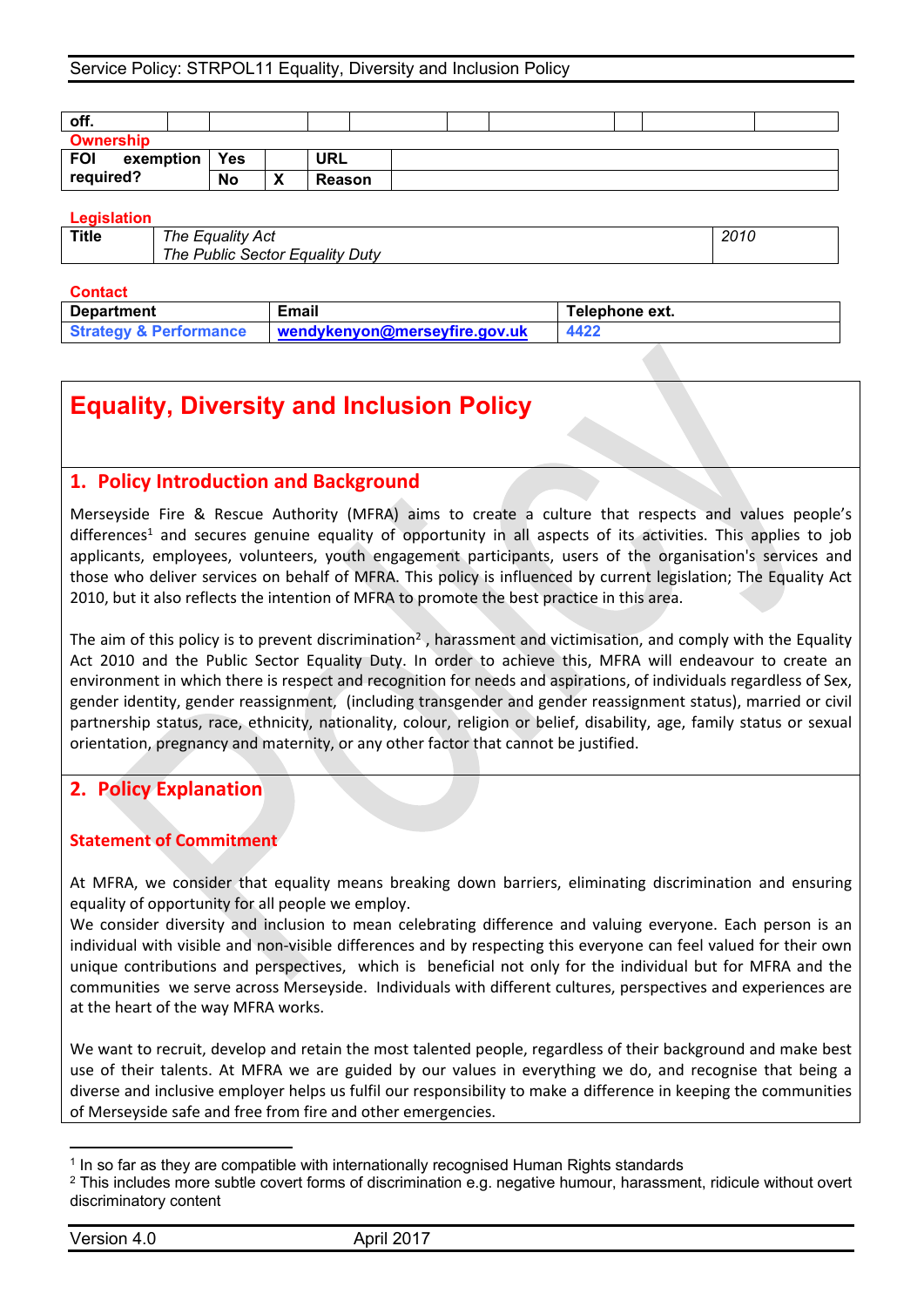MFRA will seek to develop a work environment where employees will be treated and will treat each other with trust and respect. Being respected means being treated honestly and professionally, with each person's different talents, background and perspectives valued.

We will remove unnecessary barriers for our employees seeking opportunities through training and development, promotion, progression and career planning.

We will continue to support and train our leaders, managers and employees to demonstrate the principles of diversity and inclusion in their everyday activities, roles and functions.

We will work within the duties and obligations of the Equality Act 2010 and our commitment to the Public Sector Equality Duties are outlined in Appendix B.

# **Policy Scope**

The rights and obligations set out in this policy apply equally to all employees, whether part time or full time, on a substantive or fixed-term contract, and also to associated persons such as secondees, agency staff, contractors, volunteers, participants undertaking youth engagement programmes and others employed under a contract of service.

This policy is also of particular relevance to Directors, Functional Managers, Line Managers and other employees concerned with recruitment, training & development, promotion, grievance and discipline, conduct and capability and any other procedures and employment decisions which affect staff and the communities of Merseyside.

This policy applies to all conduct in the workplace and also to conduct outside of the workplace that is related to employees' work (e.g. at meetings, social events and social interactions with colleagues), or which may impact on MFRA's reputation (e.g. the expression of views on social media, contrary to the commitments expressed in this policy, that could be linked to MFRA).

# **Equality and Diversity at MFRA**

Every employee is entitled to a working environment that promotes dignity, equality and respect for all, free from inappropriate or unprofessional behaviour. MFRA will not tolerate any acts of unlawful or unfair discrimination (including harassment and victimisation) committed against any of the groups of people covered within the scope of this policy because of a protected characteristic:

- Sex (gender and gender identity);
- Gender reassignment;
- Marriage and civil partnership status;
- Pregnancy and maternity;
- Race (including ethnic origin, colour, nationality and national origin and cast);
- Disability;
- Sexual orientation;
- Religion and or belief (or no belief); and
- Age.

Discrimination on the basis of work pattern (part-time working, fixed term contract, flexible working) and working group (Operational /Non Operational) which is unjustifiable will also not be accepted.

All people covered by the scope of this policy will be encouraged to develop their skills and fulfil their potential and to take advantage of training, development and progression opportunities in MFRA. Selection for employment, promotion, training or any other benefit will be on the basis of aptitude and ability.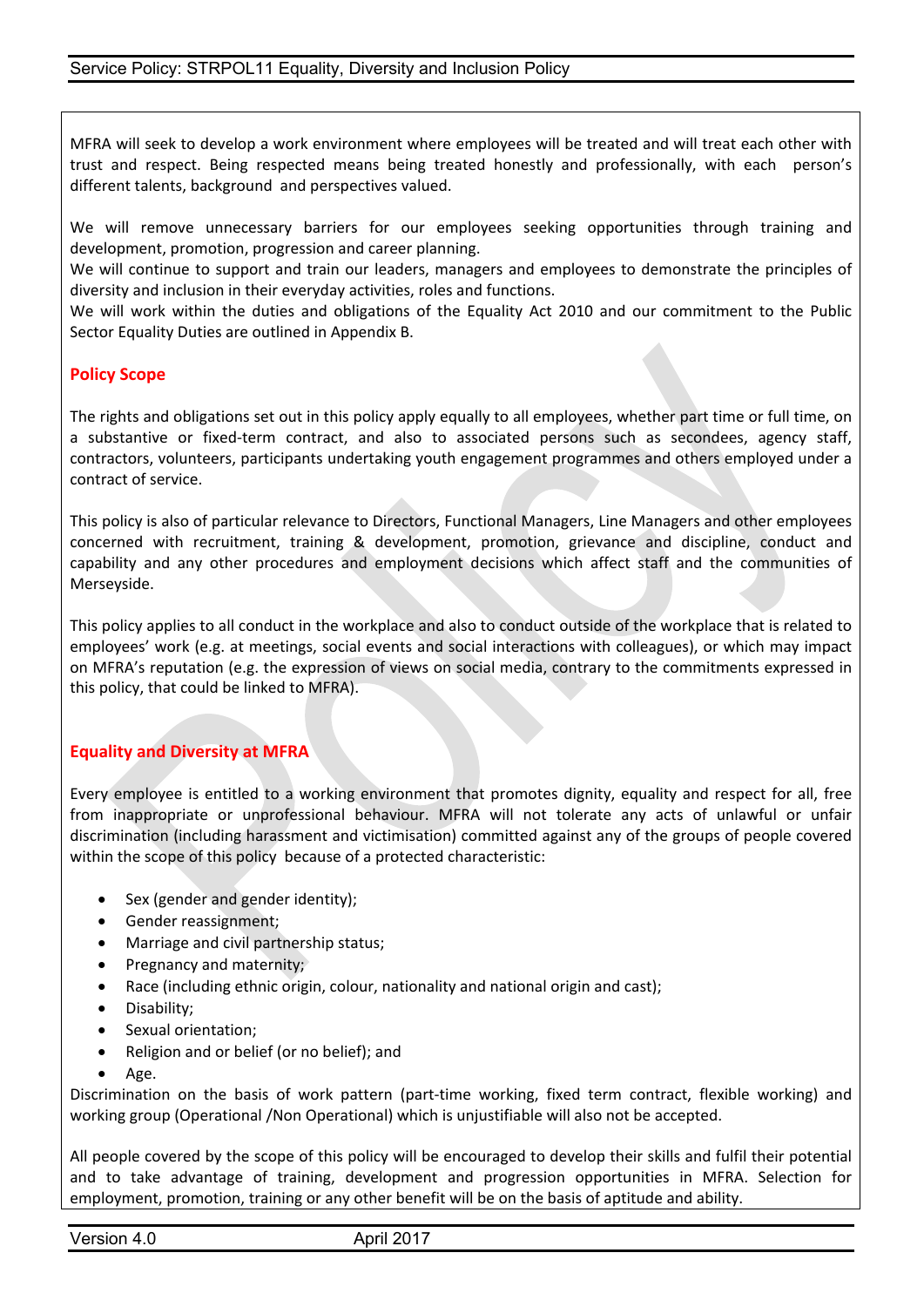MFRA has developed Ground Rules to assist employees and managers with meeting equality, diversity and inclusion standards. The Ground Rules apply to all staff at all levels and cover 3 main areas

- Treat fellow employees and members of the public with dignity
- Respect the differences of others
- Welcome new arrivals and visitors into the workplace

Staff and Managers are also expected to abide by the Employee Code of conduct which will contribute to meeting the requirements of this Policy

# **Responsibilities**

## **Authority**

- The Authority accepts its responsibility as an employer to ensure the implementation and monitoring of this policy and in return expects all employees to co-operate and fulfil their role in implementing this policy
- The Authority takes a zero- tolerance approach to all forms of discrimination, bullying and harassment including inappropriate and unprofessional behaviour. It will take positive action to address inequality and ensure the organisation provides suitable equipment, facilities and a working environment that meet the different needs of all employees
- The Authority will support its staff to ensure that they meet the Equality Act 2010 and Public Sector Equality Duty in carrying out their roles across the organisation and out in the community

#### **Managers**

Managers are important in ensuring that the Equality, Diversity and Inclusion policy is implemented across all areas of the organisation. Managers will be expected to :

- Lead by example and ensure all employees apply the principles of this policy
- Be responsible for ensuring this policy is implemented in their area of service delivery
- Challenge discrimination and all forms of inappropriate behaviour, advance equality of opportunity and foster good relations between different people both within MFRA and across our Diverse communities
- Treat employees with dignity and respect and make sure individuals feel valued and that their rights are protected under the policy
- Promote equality and diversity and challenge inappropriate behaviour at all times

#### **Individuals**

All employees are entitled to be treated with dignity and respect and work in an environment that is free from any form of inappropriate behaviour by managers, colleagues, partner organisations, contractors and service users. Employees will:

- Provide members of the community with a good service and treat them with dignity and respect.
- Implement the policy on equality and diversity and carry out laid down procedures in their job including treating colleagues fairly without prejudice or discrimination
- Report any suspected discriminatory actions or practices
- Not unlawfully discriminate against job applicants or employees in recruitment, employment, promotion, conditions of service and training
- Not harass, bully or unlawfully discriminate against people because of any areas referred to in this policy
- Not instruct or put pressure on others to discriminate unlawfully
- Not victimise people because they have made a complaint or provided information on harassment or discrimination
- Seek guidance from an appropriate person e.g. Line Managers, Diversity and Consultation Manager, HR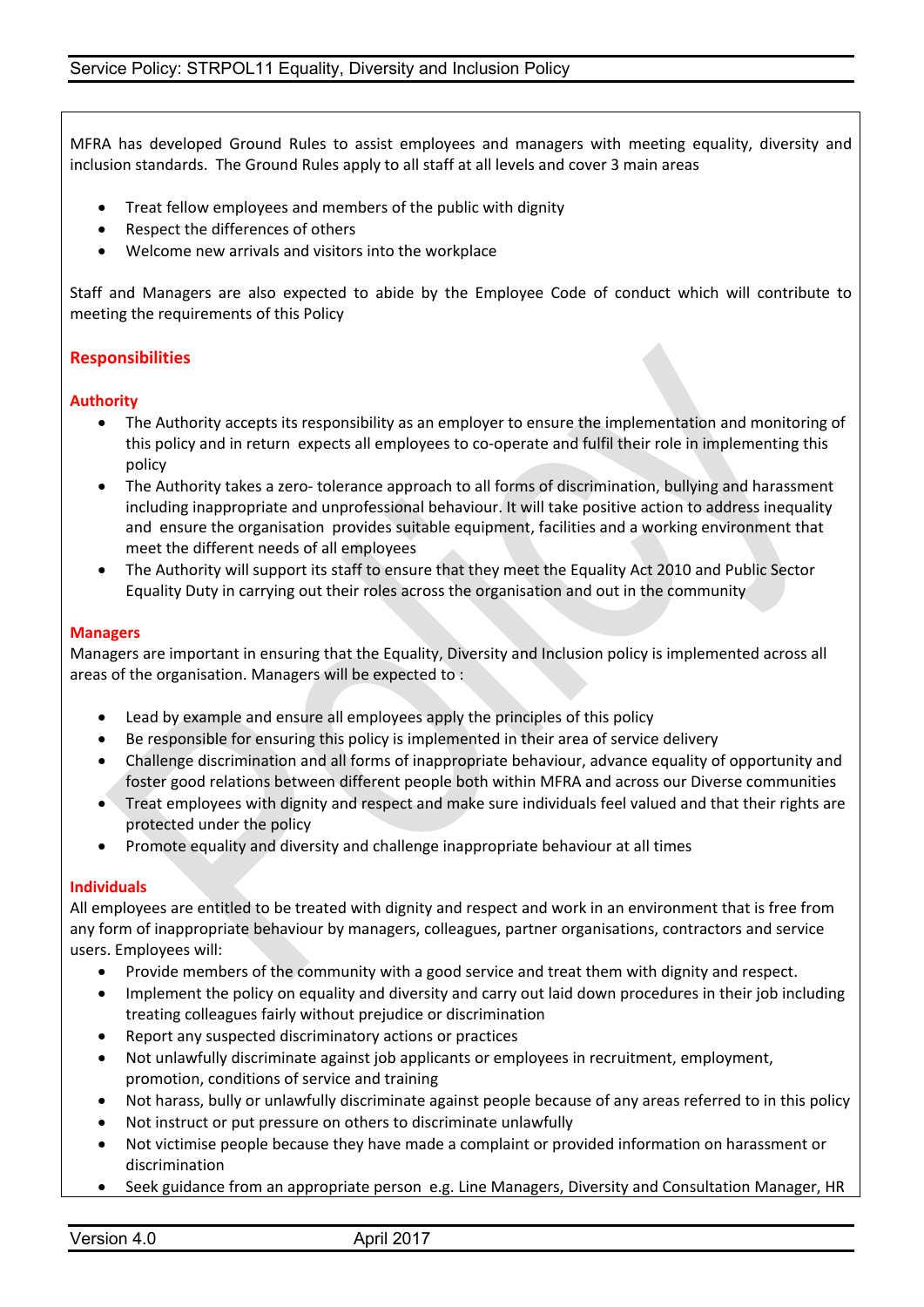Manager or Trade Union, if in any doubt about any aspect of the policy

 Must not espouse opinions or actions that are incompatible with internationally recognised values of Human Rights standards of behaviour

#### **Service delivery to our communities**

We will focus on continued improvement in providing a service to our diverse communities. We will build a closer and more effective relationship with, consult and involve our diverse communities to provide a service that meets their needs using all available resources and be accountable for our actions. We will continue to develop our Integrated Risk Management Planning process to identify and prioritise our services for those most at risk and publish our progress.

Training and information will be made available to ensure that this policy is understood and implemented, including support around unconscious bias.

Breaches of this Policy will not be tolerated and appropriate disciplinary action will be taken if this occurs at any level of the organisation.

#### **Resolving Issues**

Allegations regarding potential breaches of this policy will be treated in confidence and investigated in accordance with the appropriate MFRA procedure. MFRA will ensure that individuals who make such allegations in good faith will not be victimised or treated less favourably by MFRA as a result. However, false allegations of a breach of this policy which are found to have been made in bad faith will be dealt with under MFRA's Discipline and Grievance Policy.

## **3. Policy Implementation**

We will:

- Publicise and promote our Equality, Diversity and Inclusion Policy
- Provide communication and training for all our staff to ensure they understand their rights and responsibilities under the Policy
- Make sure the Policy is incorporated into the decision-making process, through the use of Equality Impact Assessments where required
- Make sure that local services meet the needs of people in Merseyside
- Engage with and consult our staff and our communities and where appropriate involve them in decisions that we make to improve service delivery and matters that affect staff
- Work in partnership with internal and external stakeholders to successfully deliver improved access to our services for all the diverse communities and those most at risk. We will address any form of discrimination in employment practices and service delivery
- Ensure that the Ground Rules are part of the organisation's core values. By respecting these values we can create an environment that allows all our employees to enjoy their work and reach their maximum potential
- Where appropriate, utilise Positive Action for recruitment and progression where groups are underrepresented within the organisation.

## **Recruitment, selection and management of staff.**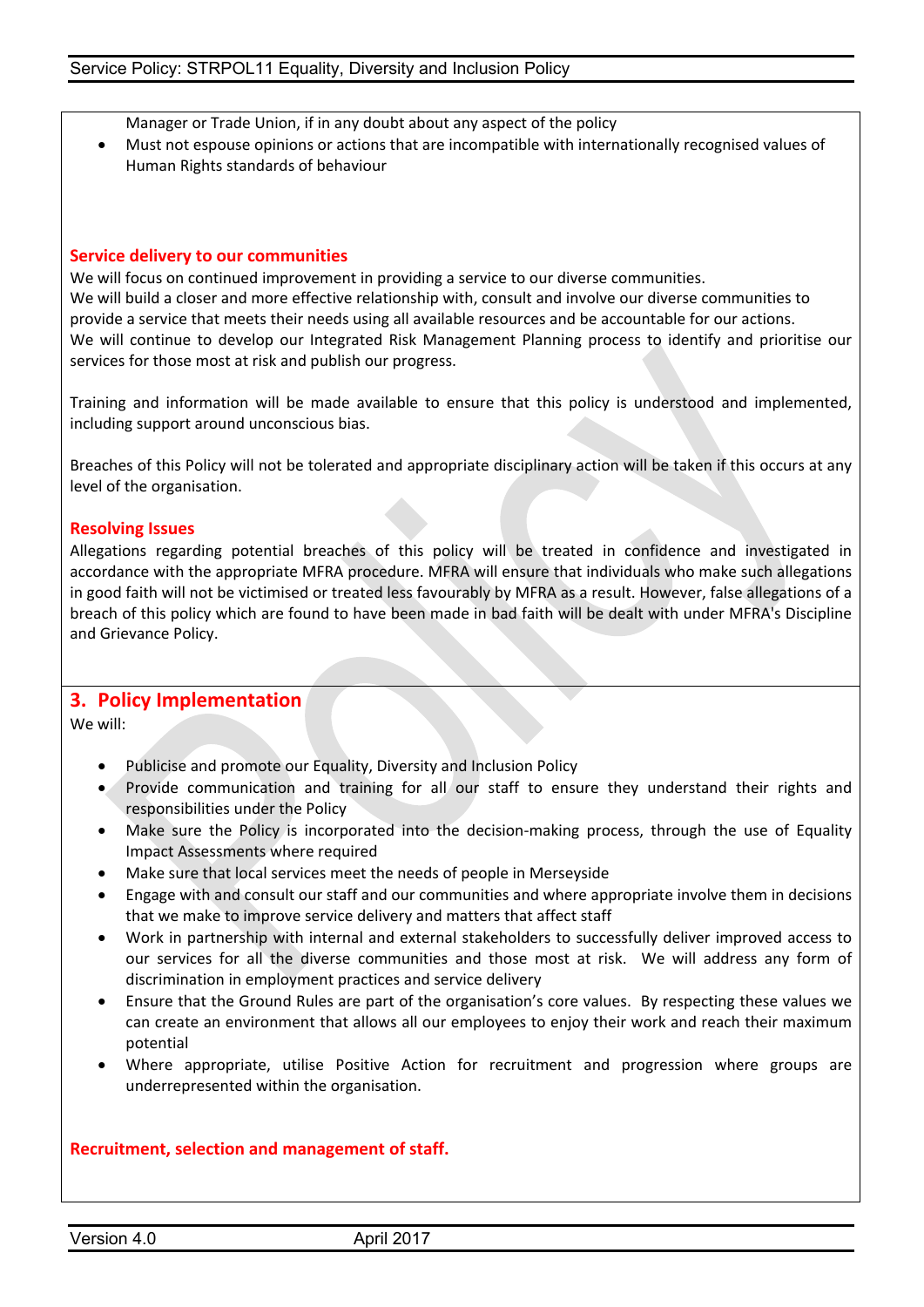Selection criteria and procedures will be frequently reviewed to ensure that individuals are selected and promoted on the basis of their relevant merits and abilities. Positive Action to attract applications from underrepresented groups will also take place in appropriate circumstances. Individuals involved in the recruitment process will be trained on the requirements of this policy and to ensure equality and fairness in all aspects of recruitment and selection.

We will undertake regular reviews of pay and conditions in order to identify and address any gender pay differences.

The Service Instructions used to underpin this Policy are contained in the related documents section on the front page of this Policy.

## Annex A

Types of Discrimination

#### **Direct discrimination:**

This occurs when someone is treated less favourably than another person because of a protected characteristic.

#### **Discrimination by association:**

This is a form of direct discrimination and occurs when a person is treated less favourably because they are linked or associated with a person who has a protected characteristic.

#### **Perception based discrimination:**

This is a form of direct discrimination and occurs when a person is treated less favourably because others wrongly think they have a protected characteristic and treat them on the basis of such perception.

#### **Indirect discrimination:**

Indirect discrimination occurs when there is a rule, a policy or a practice that applies to everyone but particularly disadvantages people who share a protected characteristic. Indirect discrimination can be justified if the rule, policy or practice can be shown to meet a legitimate objective in a fair, balanced and reasonable way, i.e. that it is a proportionate means of achieving a legitimate aim.

#### **Harassment:**

Harassment is unwanted conduct related to a protected characteristic, which has the purpose or the effect of violating a person's dignity, or which is hostile, degrading, humiliating or offensive. Deciding what counts as harassment is a matter of reasonableness and people must exercise common sense.

#### **Victimisation:**

Victimisation occurs when a person is treated badly because they are making a complaint, or supporting a complaint or are raising a grievance about discrimination, or they are suspected of doing so.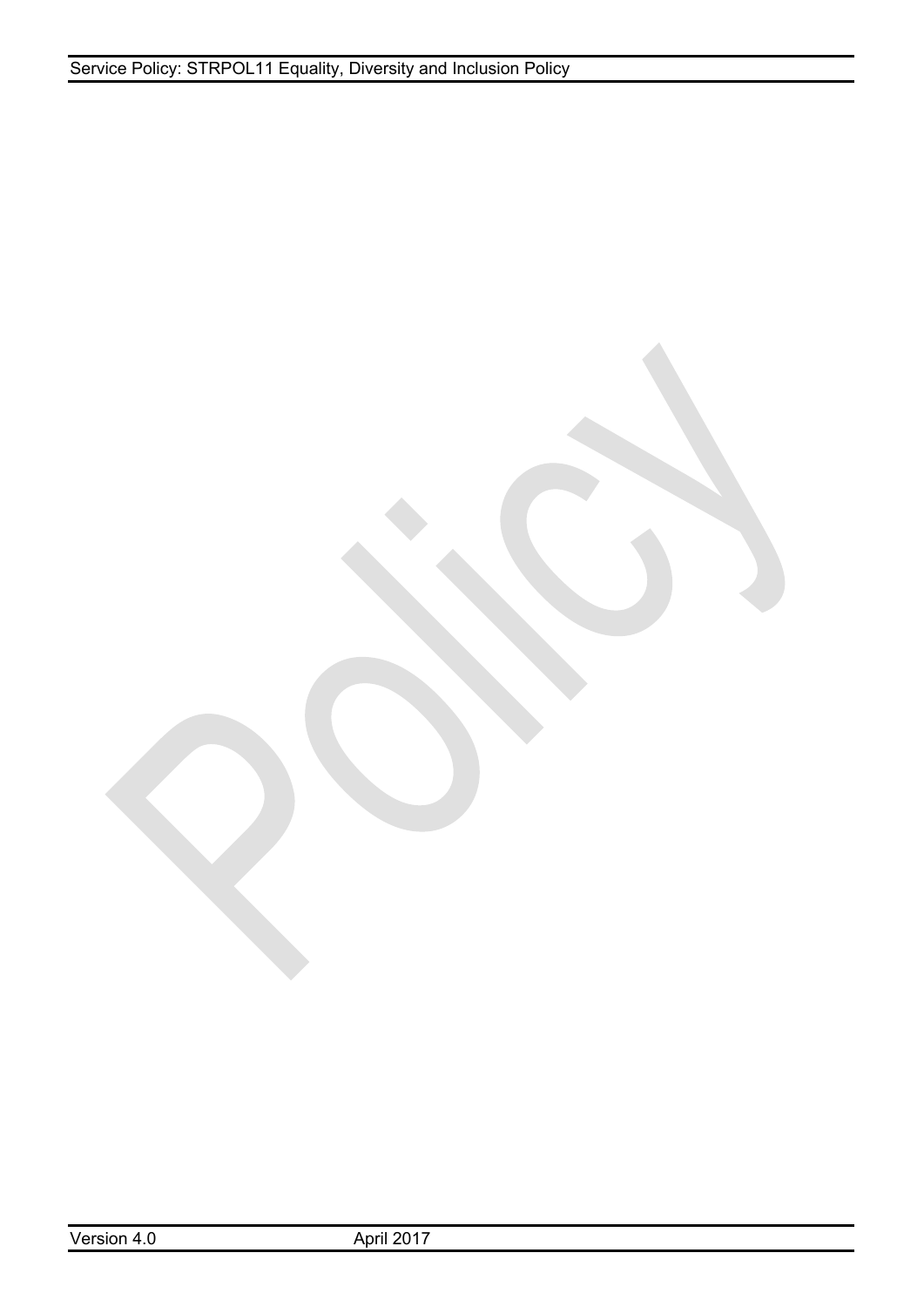# **Appendix B: The Equality Act and Public Sector Equality Duties- How MFRS comply**

## **The Equality Act and Public Sector Equality Duties Impact on Merseyside Fire and Rescue Authority**

The Equality Act became law in October 2010. It streamlines over 110 pieces of anti-discrimination legislation (such as the Race Relations Act 1976 and the Disability Discrimination Act 1995) and ensures consistency in what is needed in employment to make the workplace a fair environment and to ensure that public services are designed without discrimination or unfavourable treatment. The public sector equality duty (PSED) which came into force on 5 April 2011, replaces all previous separate equality duties for race, disability and gender.

The PSED consists of a **general duty**, with three main aims (set out in section 149 of the Equality Act 2010) and **specific duties** (set out in the secondary legislation that accompanies the Act). The specific duties are intended to assist public bodies to meet the general duty.

The PSED covers the following protected characteristics, which are the grounds upon which discrimination is unlawful:

-age

-disability

-transgender and gender reassignment

-pregnancy and maternity

-race - this includes ethnic or national origin, colour or

-nationality

-religion or belief - this includes lack of belief

-sex ( and gender identity)

-sexual orientation

It is also unlawful to discriminate on the grounds of marriage and civil partnership in respect of employment only. (Not services)

# **General duty**

The general duty has three aims. It requires MFRA to have 'due regard' to the need to:

- 1. Eliminate unlawful discrimination, harassment and victimisation and other conduct prohibited by the Equality Act 2010.
- 2. Advance equality of opportunity between people from different groups. This involves considering the need to:
	- a. remove or minimise disadvantages suffered by people due to their protected characteristics
	- b. meet the needs of people with protected characteristics encourage people with protected characteristics to participate in public life or in other activities where their participation is low
	- c. Foster good relations between people from different groups. This involves tackling prejudice and promoting understanding between people from different groups.
- 3. In order to demonstrate 'due regard', MFRA must consider the three aims of the general duty when making decisions as an employer and provider of fire and rescue services; for example, when:
	- a. developing, evaluating and reviewing policies
	- b. designing, delivering and evaluating services, including fire and rescue provisions
	- c. commissioning and procuring services from others

To comply with the general duty, public bodies may treat some people more favourably than others, as far as this is allowed by UK and European anti-discrimination law. The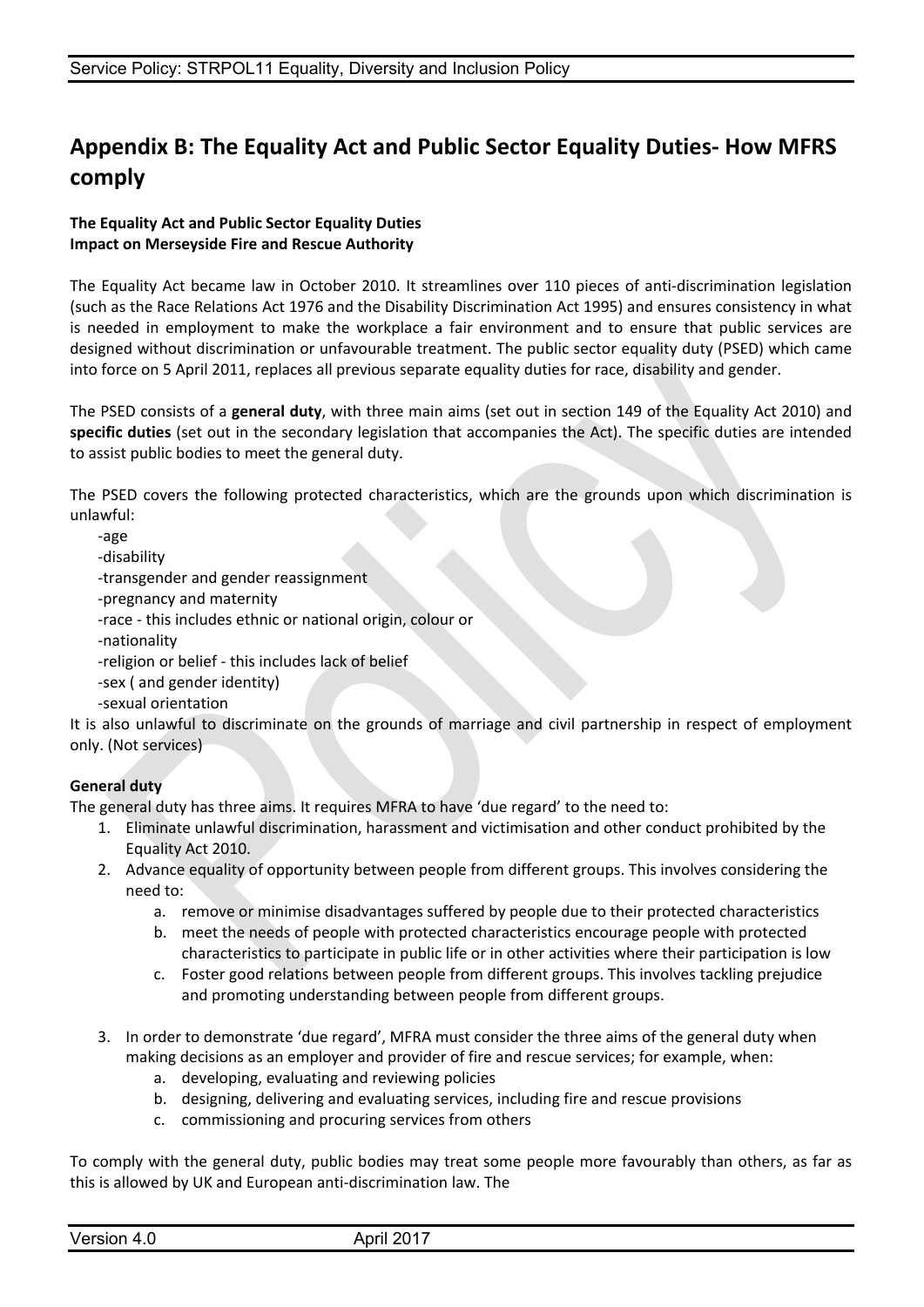General duty also explicitly recognises that disabled people's requirements may be different from those of nondisabled people. MFRA is required to take account of disabled people's impairments and must make reasonable adjustments for disabled people.

## **Specific Duties**

The PSED is supported by specific duties. In England, these commenced on 10 September 2011 . The specific duties aim to help public bodies to perform better in meeting the public sector equality duty. The focus of the specific duties is transparency in how public bodies are responding to the equality duty. It is important to note that MFRA must meet both the equality duty and the specific duties - it is not enough to meet the specific duties alone.

There are three specific duties which MFRA has to demonstrate compliance with as follows:

1. **Publication of information -**to publish, at least annually, information to demonstrate its compliance with the equality duty. Subsequently, information must be published at intervals no greater than one year from the last publication.

How MFRA meets the duty: The Equalities section of the MFRA website contains information that demonstrates our compliance to and "Due regard" through the publication of:

- Equality and [Diversity](http://www.merseyfire.gov.uk/aspx/pages/equality/EqualAndDiversityReport15-16/EqualityandDiversityAnnualReport.html) Annual report outlining how MFRA has carried out its duties with regard to the Equality Act and PSED.
- Report outlining our breakdown of MFRA [Workforce](http://intranetportal/sites/smd/equalityanddiversity/Shared%20Documents/Public%20Sector%20Equality%20Duty%20Report%202015-16/Public%20Sector%20Equality%20Data%20Report%202015.docx) produced annually with benchmarks
- MFRA Equality and Diversity Action Plan and Annual progress reports
- MFRA also carries out **Equality Impact [Assessments](http://intranetportal/sites/smd/equalityanddiversity/EIA%20Forms/EIA000383.xml)** on its key employment and service delivery strategies, policies and practices and is part of the Authority's governance process for deciding on any changes.

The Equality and Human Rights Commission (EHRC) monitor public bodies (including Public Authorities) web sites to review how accessible equality information is for the public to use.

2. **Equality objectives –** The Fire and Rescue Authority must prepare and publish one or more specific and measurable objective(s) that it thinks it should achieve to meet any of the three aims of the equality duty. The objective(s) must be published subsequently at intervals of no greater than four years. To help make the equality objectives measurable, the objectives should be linked to information collected by the organisation to show progress. The government will conduct a review of the equality objectives set by public bodies after two years to check that they are meeting the required levels of transparency and accountability.

**How MFRA meets the duty:** MFRA currently has five Equality Objectives [here](http://www.merseyfire.gov.uk/aspx/pages/IRMP/IRMP2017-20/IRMP2017.html) (pages 40-43), which are monitored and reported on at least Annually through the E and D Annual report [here.](http://www.merseyfire.gov.uk/aspx/pages/equality/EqualAndDiversityReport15-16/EqualityandDiversityAnnualReport.html) The Latest E and D Objectives have been developed and will be in place for the next three years before being reviewed via the IRMP.

3. **Manner of publication** – The Fire and Rescue Authority must publish their equality information and equality objective(s) in a manner that is accessible to the public. As this information is intended to be public facing.

**How MFRA meets the duty:** Publications mentioned above are made available to the public through the Modern Gov system on the Merseyfire website and are also available on the equality and diversity section of the website. Copies of the reports can be made available in other formats (large print, braille and audio and other languages) where requested.

4. **Gender pay Gap reporting:** The Equality Act 2010 (Specific Duties and Public Authorities) Regulations 2017, apply to a list of 'specified public authorities' found in schedule 2 of the regulation which includes FRAs if the authority has 250 or more employees on 31 March of a given year. MFRA must publish on its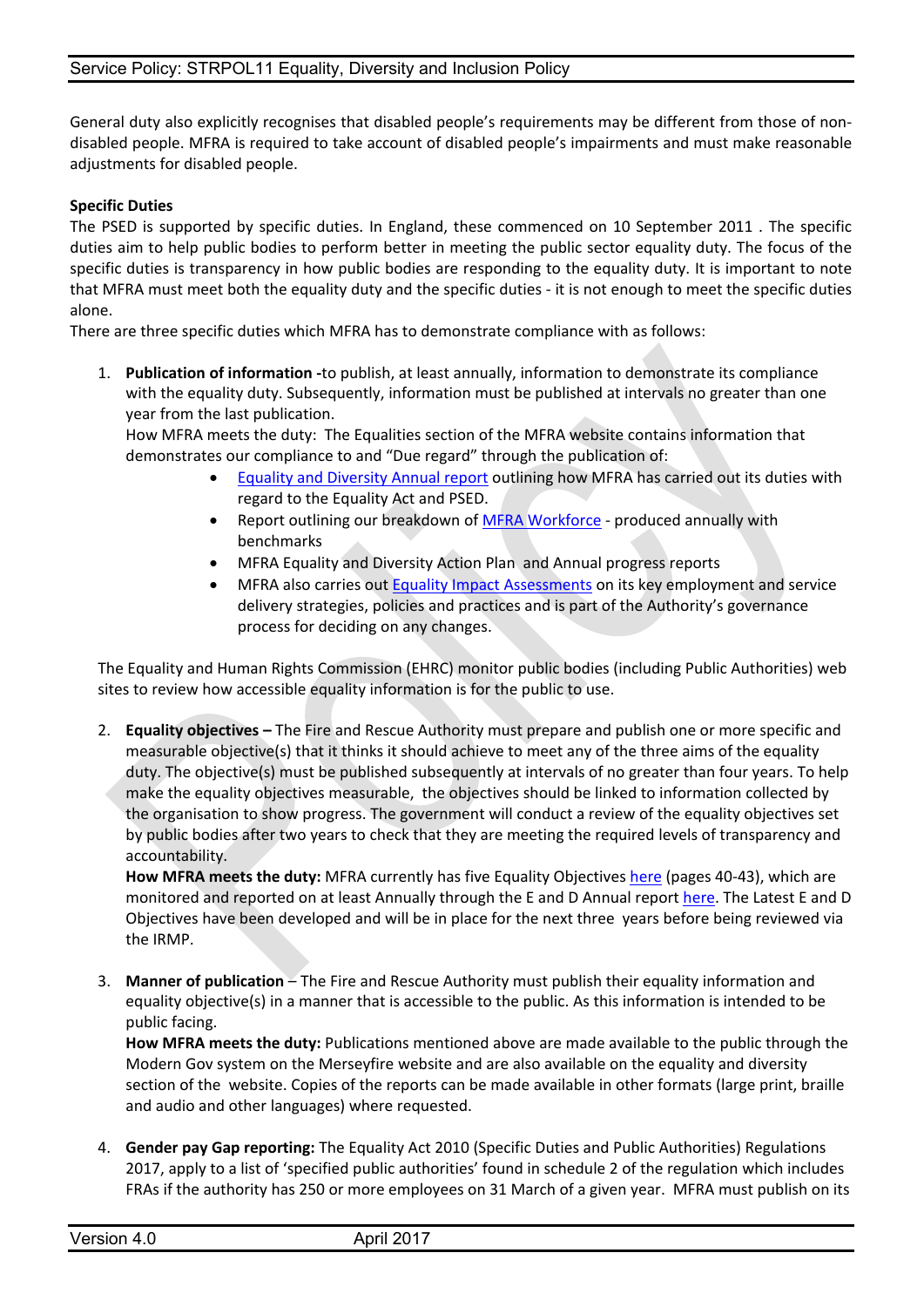public-facing website and report to government the following data by 30th March 2018 and annually thereafter:

- mean gender pay gap in hourly pay
- median gender pay gap in hourly pay
- mean bonus gender pay gap
- median bonus gender pay gap
- proportion of males and females receiving a bonus payment
- proportion of males and females in each pay quartile

**How MFRA is meets the duty:** The next MFRA PSED workforce analysis report will contain the information to meet the duty above during 2017

## **Appendix C**

**Equality, Diversity and [Inclusion](http://intranetportal/sites/smd/equalityanddiversity/EIA%20Forms/EIA000383.xml) EIA**

## **Appendix D**

**MFRS Ground Rules**

# **Employees of Merseyside Fire and Rescue Service are expected to:**

A) Treat fellow employees and members of the public with dignity:

- By respecting individual rights and the right to be different;
- By respecting individual beliefs and feelings
- By treating others as they wish to be treated
- By not acting in any manner which might cause them upset
- By making it acceptable for all individuals to voice an opinion or share a problem

B) Respect the differences in other people

- By not displaying offensive material
- By not using offensive language
- By not making hurtful remarks
- By not using nicknames which cause upset
- By not causing upset through practical jokes
- By listening to what individuals tell them if they are upset
- By catering for cultural diversity

C) Welcome new arrivals and visitors in the workplace